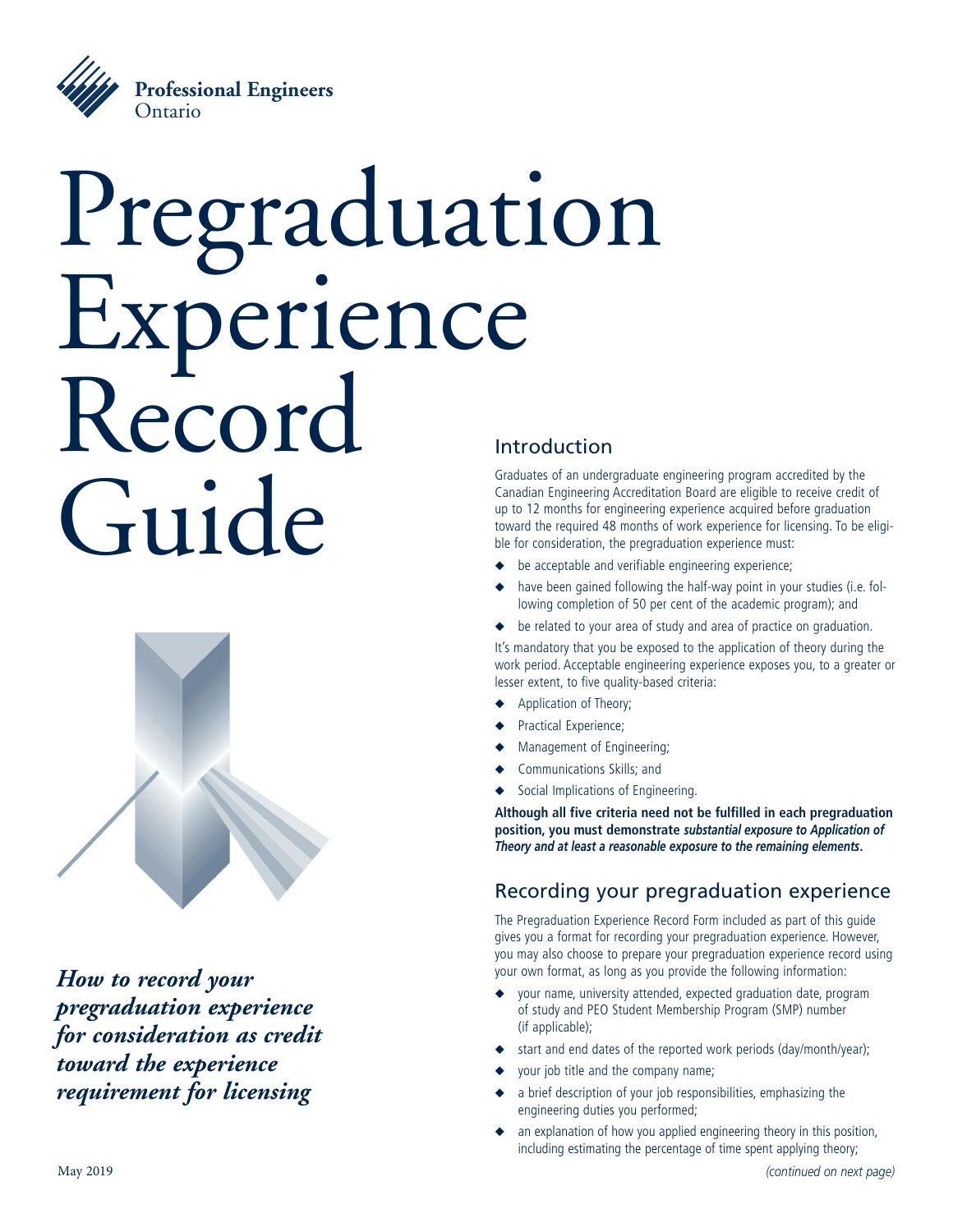- a brief description of how the work experience met the other criteria (practical experience, management of engineering, communication skills and social implications of engineering); and
- **◆** the name, title, address, signature of your supervisor (use P.Eng. title and licence/registration number where applicable) and the date he or she signed the form.

You must complete one pregraduation experience form for each position and have your supervisor sign the completed form.

You may download the Pregraduation Experience Record Form from PEO's website (www.peo.on.ca) as a Word form and complete it electronically, or you may download it in PDF format and complete it by hand.

#### Acceptable engineering experience

Forty-eight months of acceptable engineering experience is required for licensing. Although it is preferable that your pregraduation experience be supervised by a professional engineer, it is not mandatory. Your pregraduation experience should provide you an opportunity to be licensed in less than the four years usually required after graduation by exposing you to the five quality-based criteria used to assess experience: application of theory, practical experience, management of engineering, communication skills, and social implications of engineering.

#### Application of Theory

Because skilful application of theory is the hallmark of quality engineering work, your experience must include meaningful participation in at least one aspect of these applications of theory:

- **◆** analysis, including scope and operating conditions, performance assessment, safety and environmental issues, technology assessment, economic assessment, reliability analysis;
- design and synthesis, including functionality or product specification, component selection, integration of components and subsystems into larger systems, reliability and maintenance factors, environmental and societal implications of the product or process, quality improvements;
- testing methods, including devising testing methodology and techniques, verifying functional specifications, new product or technology commissioning and assessment; and
- **◆** implementation methods, including applying technology, engineering cost studies, optimization techniques, process flow and time studies, implementing quality control and assurance, cost/benefit analysis, safety and environmental issues and recommendations, maintenance and replacement evaluation.

#### Practical Experience

Practical experience provides applicants with an appreciation of the fundamental roles of function, time, cost, reliability, reparability, safety and environmental impact in their work. Practical experience should provide opportunities to experience, understand and acquire knowledge of such elements as:

- **◆** the function of components as part of a larger system, including, for example, the merits of reliability, the role of computer software, or the relationship of the end product to the equipment and to the equipment control systems;
- **◆** the limitations of practical engineering and related human systems in achieving desired goals, including, for example, limitations of production methods, manufacturing tolerances, operating and maintenance philosophies, ergonomics;
- the significance of time in the engineering process, including the difficulties of work flow, scheduling, equipment wear out, corrosion rates and replacement scheduling; and

the importance of the codes, standards, regulations and laws that govern applicable engineering activities.

#### Management of Engineering

Management of engineering projects includes supervising staff, managing projects, being exposed generally to an engineering business environment, and managing technology from a societal perspective. Acceptable engineering management experience for licensing involves:

- **◆** planning, from identifying requirements, developing concepts, evaluating alternative methods and assessing required resources to planning for the social ramifications;
- scheduling, from establishing interactions and constraints, developing activity or task schedules, allocating resources and assessing the impact of delays to determining and assessing projects' interactions with other projects and the marketplace;
- **◆** budgeting, from developing conceptual and detailed budgets identifying labour, materials and overhead to assessing risk of cost escalation and reviewing budgets in light of change;
- supervision, including leadership and professional conduct, organizing human resources, motivating teams and managing technology;
- project control, requiring understanding of the elements of a whole, in order to coordinate phases of project work, monitor expenditures and schedules and take corrective action; and
- risk assessment, relating to operating equipment and system performance, technological risk, product performance, and social and environmental impacts.

#### Communication Skills

An opportunity to develop communication skills is an important experience requirement. This applies to all areas of the work environment, including communication with supervisors, co-workers, government regulators, clients and the general public. Acceptable communications experience should give you an opportunity to participate in:

- preparing written work, including day-to-day correspondence, design briefs and major reports;
- making oral reports or presentations to co-workers, supervisors, senior management, clients and regulatory authorities; and
- making presentations to the general public as such opportunities arise.

#### Social Implications of Engineering

As reflected throughout the other quality-based experience criteria, understanding and accounting for the social implications of engineering is an important aspect of engineering practice. A professional engineering work environment is one that heightens an applicant's awareness of the social consequences, either positive or negative, of an engineering activity. Although not every project or activity will have direct or immediate social consequences, an applicant's work experience should, nevertheless, instil an awareness of the:

- value or benefits of engineering works to the public;
- safeguards in place to protect employees and the public and to mitigate adverse impacts;
- **◆** relationship between engineering activity and the public at large; and
- significant role of regulatory agencies on the practice of engineering.

Acceptable experience in this area should foster an awareness of an engineer's professional responsibility to guard against conditions dangerous or threatening to life, limb, property or the environment, and to call such conditions to the attention of those responsible for them.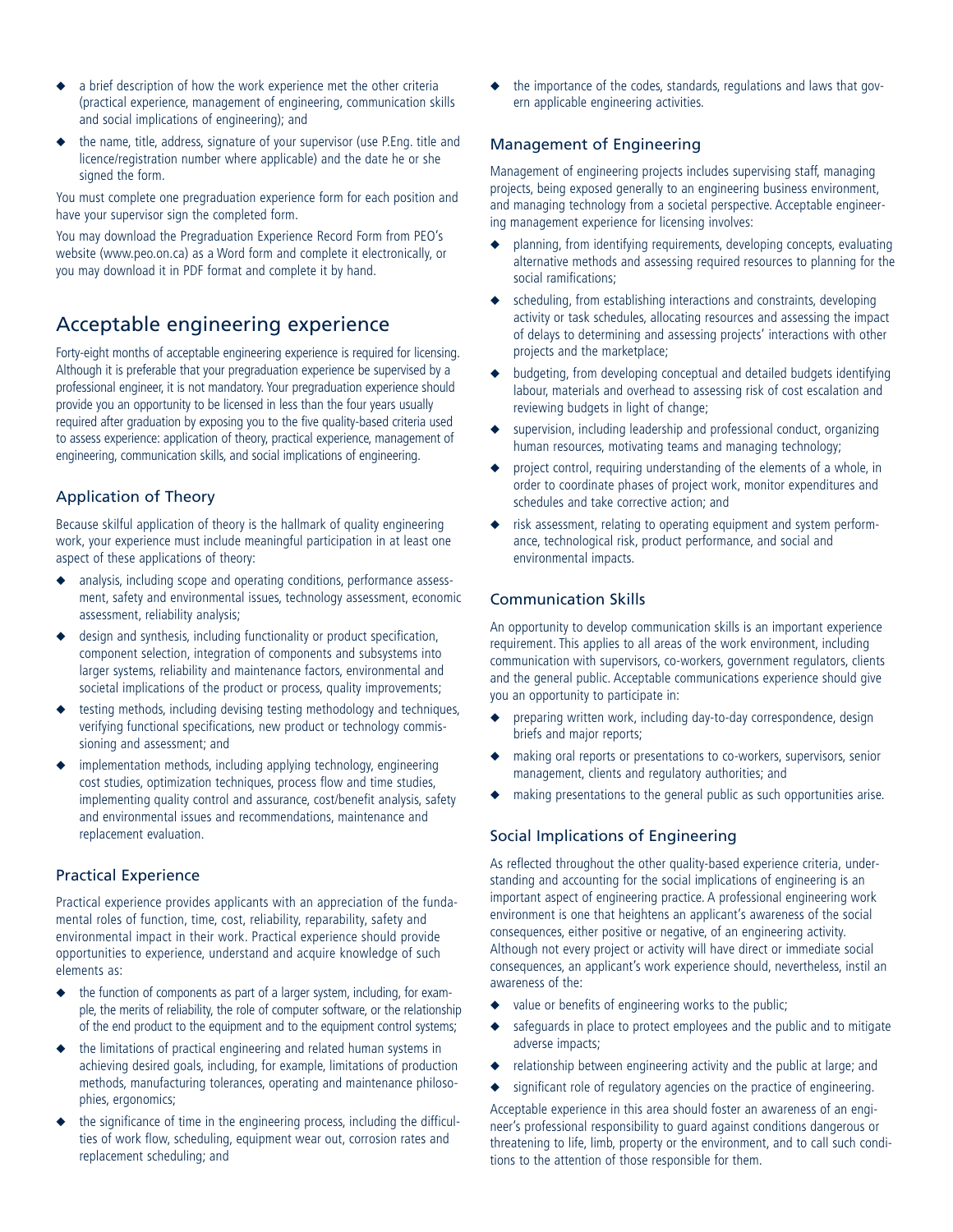

101-40 Sheppard Avenue West Toronto, Ontario M2N 6K9 Tel: 416 224-1100 Fax: 416 224-8168 www.peo.on.ca

## **Pregraduation Experience Record Form**

#### **Instructions**

- a) Complete the form and ask your supervisor to review the information, complete the last portion and sign the document. Use additional pages as required.
- b) Retain the completed and signed form until you're ready to apply for your P.Eng. licence. PEO will only determine the eligibility of your pregraduation experience when you apply for your licence.

| Section to be completed by the student                                                                                                                                         |            |                                 |  |  |
|--------------------------------------------------------------------------------------------------------------------------------------------------------------------------------|------------|---------------------------------|--|--|
| Name:                                                                                                                                                                          |            |                                 |  |  |
| University:                                                                                                                                                                    |            |                                 |  |  |
| Program of study:                                                                                                                                                              |            | Expected graduation date: $\mu$ |  |  |
| Work period: From: $\begin{pmatrix} 0 & p \end{pmatrix}$ $\begin{pmatrix} 0 & p \end{pmatrix}$ To: $\begin{pmatrix} 0 & p \end{pmatrix}$ $\begin{pmatrix} 0 & p \end{pmatrix}$ | Job title: |                                 |  |  |
| Company name:                                                                                                                                                                  |            |                                 |  |  |

#### **Job Description**

Please describe the engineering component of your position in three to five sentences.